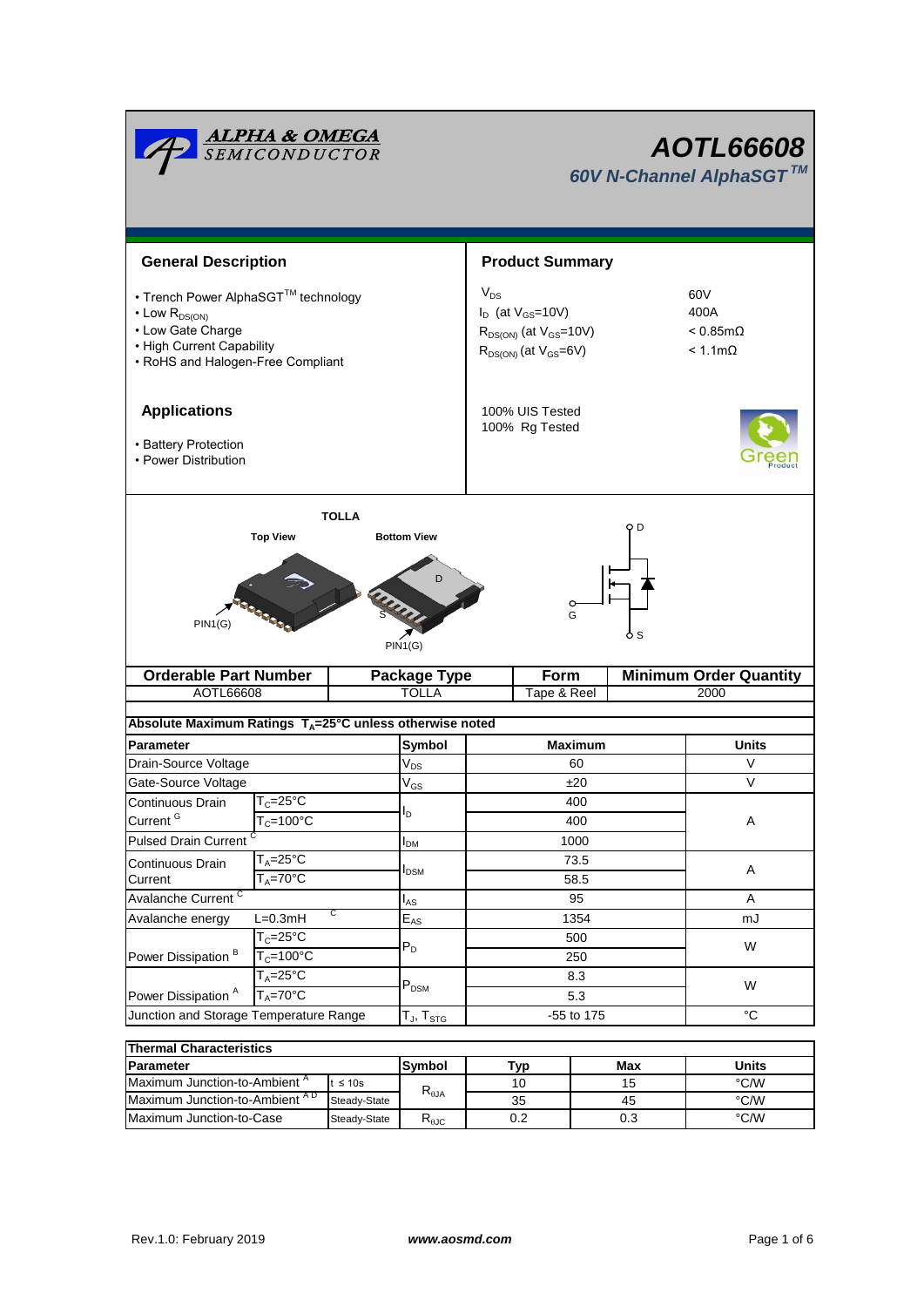

#### **Electrical Characteristics (TJ=25°C unless otherwise noted)**

| <b>Symbol</b>               | Parameter                             | <b>Conditions</b>                                            | Min                | <b>Typ</b> | <b>Max</b> | <b>Units</b> |           |  |  |
|-----------------------------|---------------------------------------|--------------------------------------------------------------|--------------------|------------|------------|--------------|-----------|--|--|
| <b>STATIC PARAMETERS</b>    |                                       |                                                              |                    |            |            |              |           |  |  |
| <b>BV<sub>DSS</sub></b>     | Drain-Source Breakdown Voltage        | $I_D = 250 \mu A$ , $V_{GS} = 0V$                            | 60                 |            |            | $\vee$       |           |  |  |
| $I_{DSS}$                   | Zero Gate Voltage Drain Current       | $V_{DS} = 60V$ , $V_{GS} = 0V$                               |                    |            |            | 1            | μA        |  |  |
|                             |                                       |                                                              | $T_{\rm J}$ =55°C  |            |            | 5            |           |  |  |
| $\mathsf{I}_{\mathsf{GSS}}$ | Gate-Body leakage current             | $V_{DS} = 0V$ , $V_{GS} = \pm 20V$                           |                    |            |            | ±100         | nA        |  |  |
| $V_{GS(th)}$                | Gate Threshold Voltage                | $V_{DS} = V_{GS}$ , $I_D = 250 \mu A$                        |                    | 2.1        | 2.65       | 3.3          | $\vee$    |  |  |
| $R_{DS(ON)}$                | Static Drain-Source On-Resistance     | $V_{GS}$ =10V, $I_{D}$ =20A                                  |                    |            | 0.7        | 0.85         | $m\Omega$ |  |  |
|                             |                                       |                                                              | $T_{\rm J}$ =125°C |            | 1.03       | 1.25         |           |  |  |
|                             |                                       | $V_{GS}$ =6V, $I_{D}$ =20A                                   |                    | 0.85       | 1.1        | $m\Omega$    |           |  |  |
| $g_{FS}$                    | <b>Forward Transconductance</b>       | $V_{DS} = 5V$ , $I_D = 20A$                                  |                    |            | 100        |              | S         |  |  |
| $V_{SD}$                    | Diode Forward Voltage                 | $IS=1A, VGS=0V$                                              |                    |            | 0.65       | $\mathbf{1}$ | V         |  |  |
| ls                          | Maximum Body-Diode Continuous Current |                                                              |                    |            |            | 350          | A         |  |  |
|                             | <b>DYNAMIC PARAMETERS</b>             |                                                              |                    |            |            |              |           |  |  |
| $C_{\text{iss}}$            | Input Capacitance                     |                                                              |                    |            | 14200      |              | pF        |  |  |
| $C_{\rm oss}$               | <b>Output Capacitance</b>             | $V_{GS}$ =0V, $V_{DS}$ =30V, f=1MHz                          |                    | 4300       |            | рF           |           |  |  |
| $C_{\text{rss}}$            | Reverse Transfer Capacitance          |                                                              |                    | 155        |            | pF           |           |  |  |
| $R_{g}$                     | Gate resistance                       | $f = 1$ MHz                                                  |                    | 1.1        | 2.2        | 3.3          | Ω         |  |  |
|                             | <b>SWITCHING PARAMETERS</b>           |                                                              |                    |            |            |              |           |  |  |
| Q <sub>g</sub> (10V)        | <b>Total Gate Charge</b>              |                                                              |                    |            | 205        | 300          | nC        |  |  |
| $Q_{gs}$                    | Gate Source Charge                    | $V_{GS}$ =10V, $V_{DS}$ =30V, $I_{D}$ =20A                   |                    |            | 50         |              | nC        |  |  |
| $Q_{gd}$                    | Gate Drain Charge                     |                                                              |                    |            | 50         |              | nC        |  |  |
| $\mathsf{Q}_{\mathsf{oss}}$ | Output Charge                         | $V_{GS}$ =0V, $V_{DS}$ =30V                                  |                    |            | 262        |              | nC        |  |  |
| $t_{D(on)}$                 | Turn-On DelayTime                     |                                                              |                    |            | 33         |              | ns        |  |  |
| t,                          | Turn-On Rise Time                     | $V_{GS}$ =10V, $V_{DS}$ =30V, R <sub>1</sub> =1.5 $\Omega$ , |                    |            | 36         |              | ns        |  |  |
| $t_{D(off)}$                | Turn-Off DelayTime                    | $R_{\text{GEN}} = 3\Omega$                                   |                    |            | 140        |              | ns        |  |  |
| $\mathsf{t}_{\mathsf{f}}$   | <b>Turn-Off Fall Time</b>             |                                                              |                    |            | 65         |              | ns        |  |  |
| $\mathsf{t}_\mathsf{rr}$    | Body Diode Reverse Recovery Time      | $I_F = 20A$ , di/dt=500A/ $\mu$ s                            |                    |            | 50         |              | ns        |  |  |
| $Q_{rr}$                    | Body Diode Reverse Recovery Charge    | $I_F = 20A$ , di/dt=500A/ $\mu$ s                            |                    |            | 265        |              | nC        |  |  |

A. The value of  ${\sf R}_{\sf qJA}$  is measured with the device mounted on 1in<sup>2</sup> FR-4 board with 2oz. Copper, in a still air environment with T<sub>A</sub> =25°C. The Power dissipation P<sub>DSM</sub> is based on R <sub>0JA</sub> t≤ 10s and the maximum allowed junction temperature of 150°C. The value in any given application depends on the user's specific board design, and the maximum temperature of 175°C may be used if the PCB allows it.

B. The power dissipation P<sub>D</sub> is based on T<sub>J(MAX)</sub>=175°C, using junction-to-case thermal resistance, and is more useful in setting the upper<br>dissipation limit for cases where additional heatsinking is used.

C. Single pulse width limited by junction temperature  $T_{J(MAX)} = 175^\circ$  C.

D. The R<sub>aJA</sub> is the sum of the thermal impedance from junction to case R<sub>aJC</sub> and case to ambient.<br>E. The static characteristics in Figures 1 to 6 are obtained using <300µs pulses, duty cycle 0.5% max.

F. These curves are based on the junction-to-case thermal impedance which is measured with the device mounted to a large heatsirk, assuming<br>a maximum junction temperature of T<sub>J(MAX)</sub>=175° C. The SOA curve provides a singl

G. The maximum current rating is package limited.

H. These tests are performed with the device mounted on 1 in<sup>2</sup> FR-4 board with 2oz. Copper, in a still air environment with T<sub>A</sub>=25°C.

APPLICATIONS OR USE AS CRITICAL COMPONENTS IN LIFE SUPPORT DEVICES OR SYSTEMS ARE NOT AUTHORIZED. AOS DOES NOT ASSUME ANY LIABILITY ARISING OUT OF SUCH APPLICATIONS OR USES OF ITS PRODUCTS. AOS RESERVES THE RIGHT TO IMPROVE PRODUCT DESIGN,FUNCTIONS AND RELIABILITY WITHOUT NOTICE.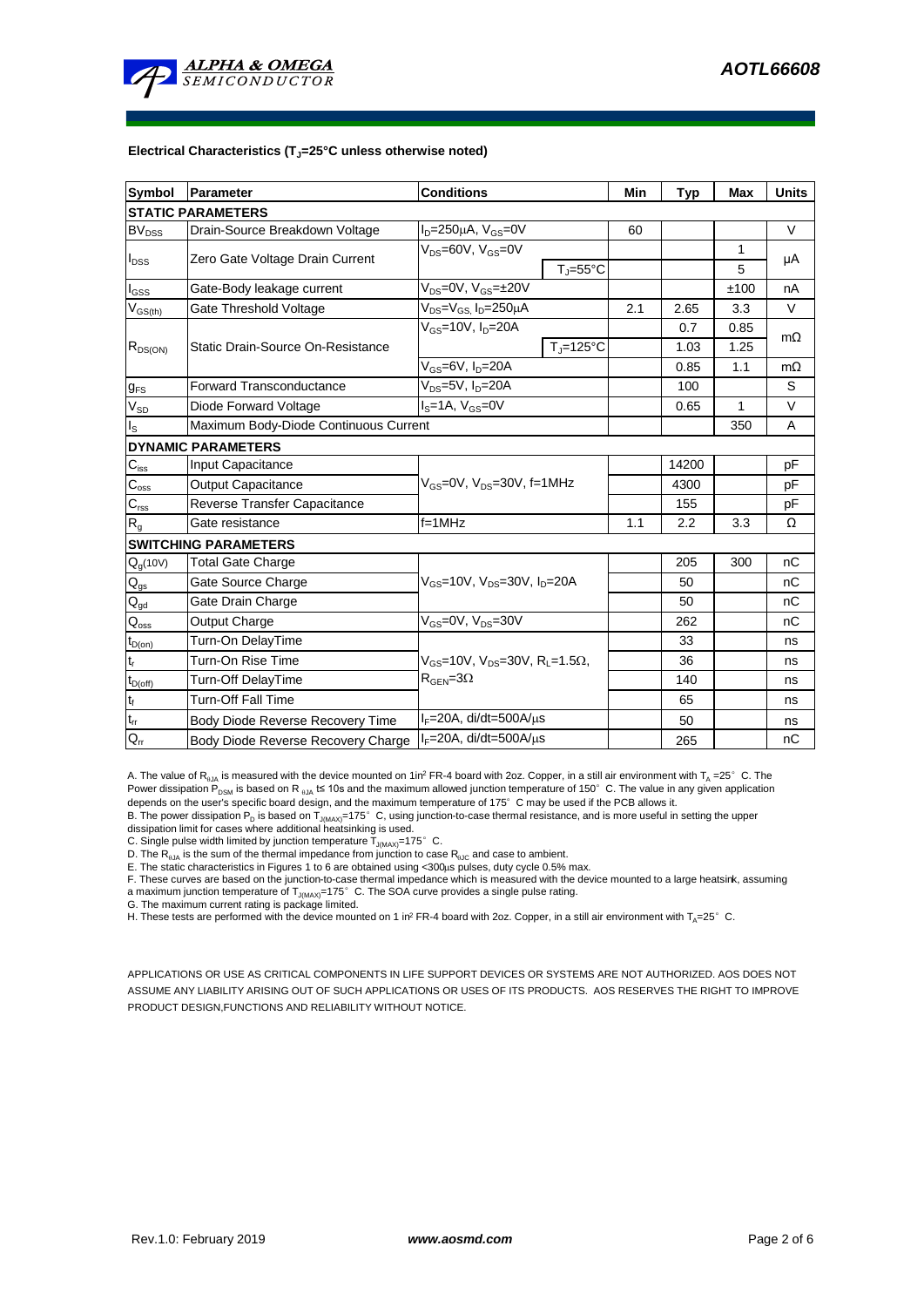

## **TYPICAL ELECTRICAL AND THERMAL CHARACTERISTICS**

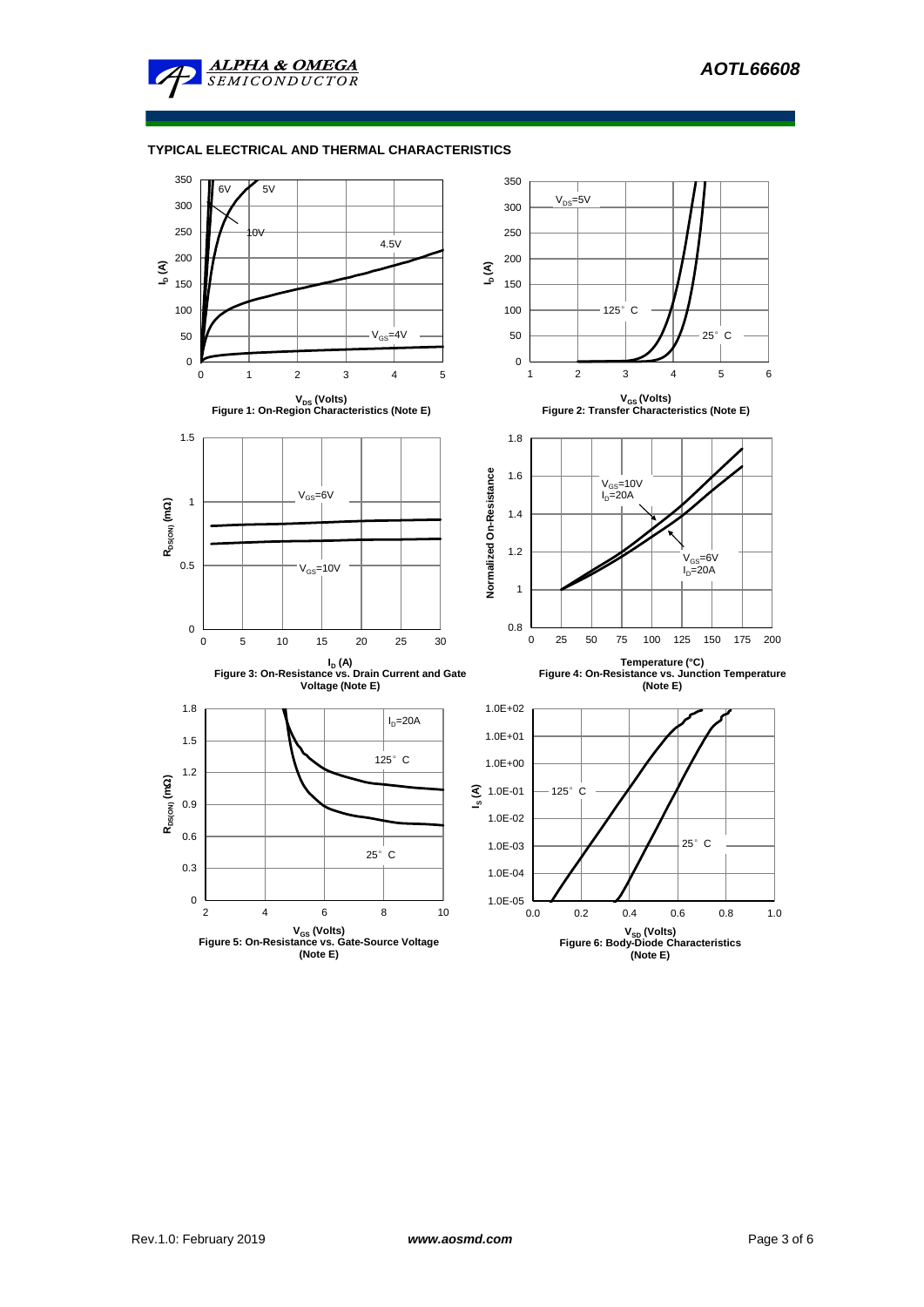

#### **TYPICAL ELECTRICAL AND THERMAL CHARACTERISTICS**

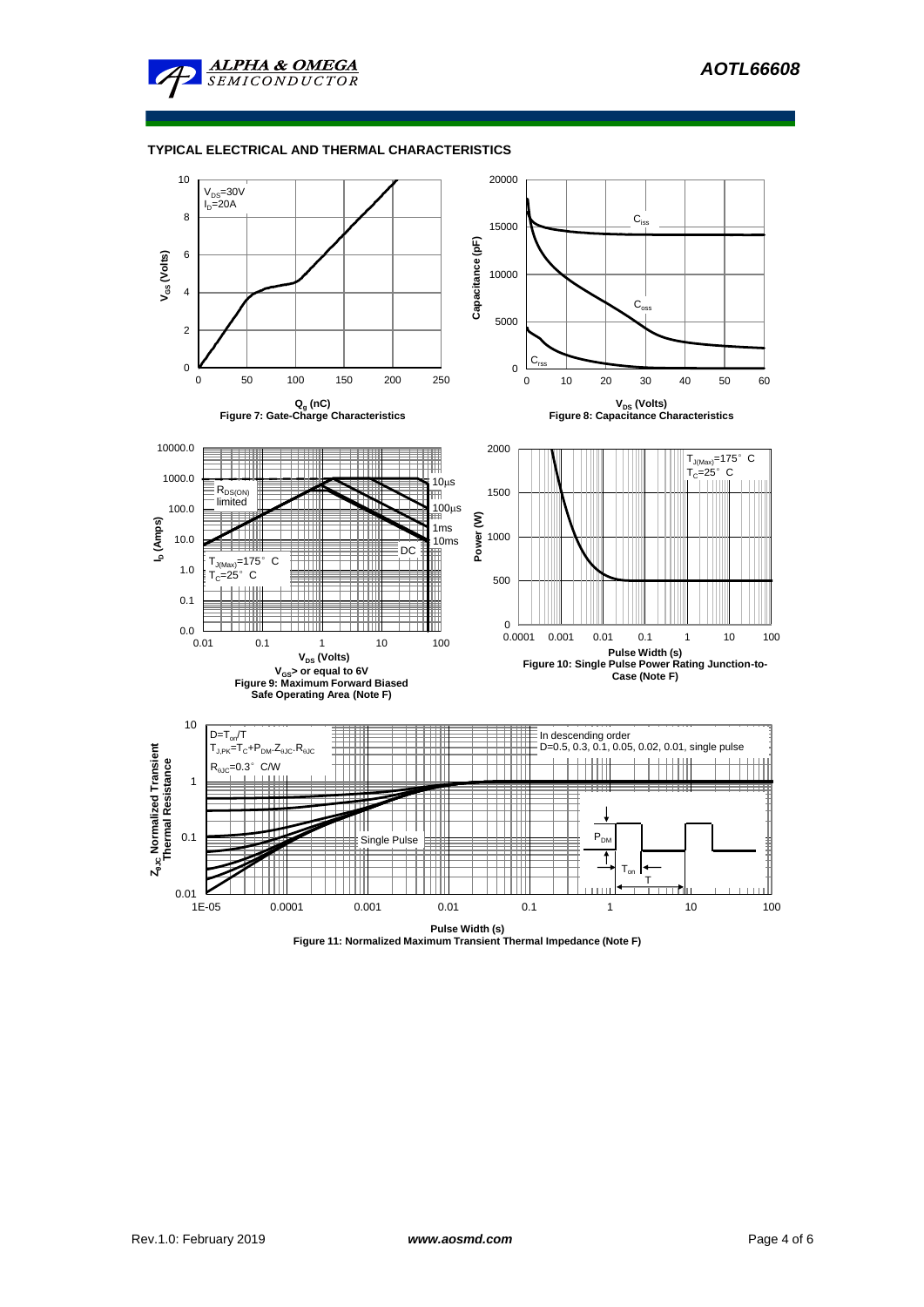

### **TYPICAL ELECTRICAL AND THERMAL CHARACTERISTICS**